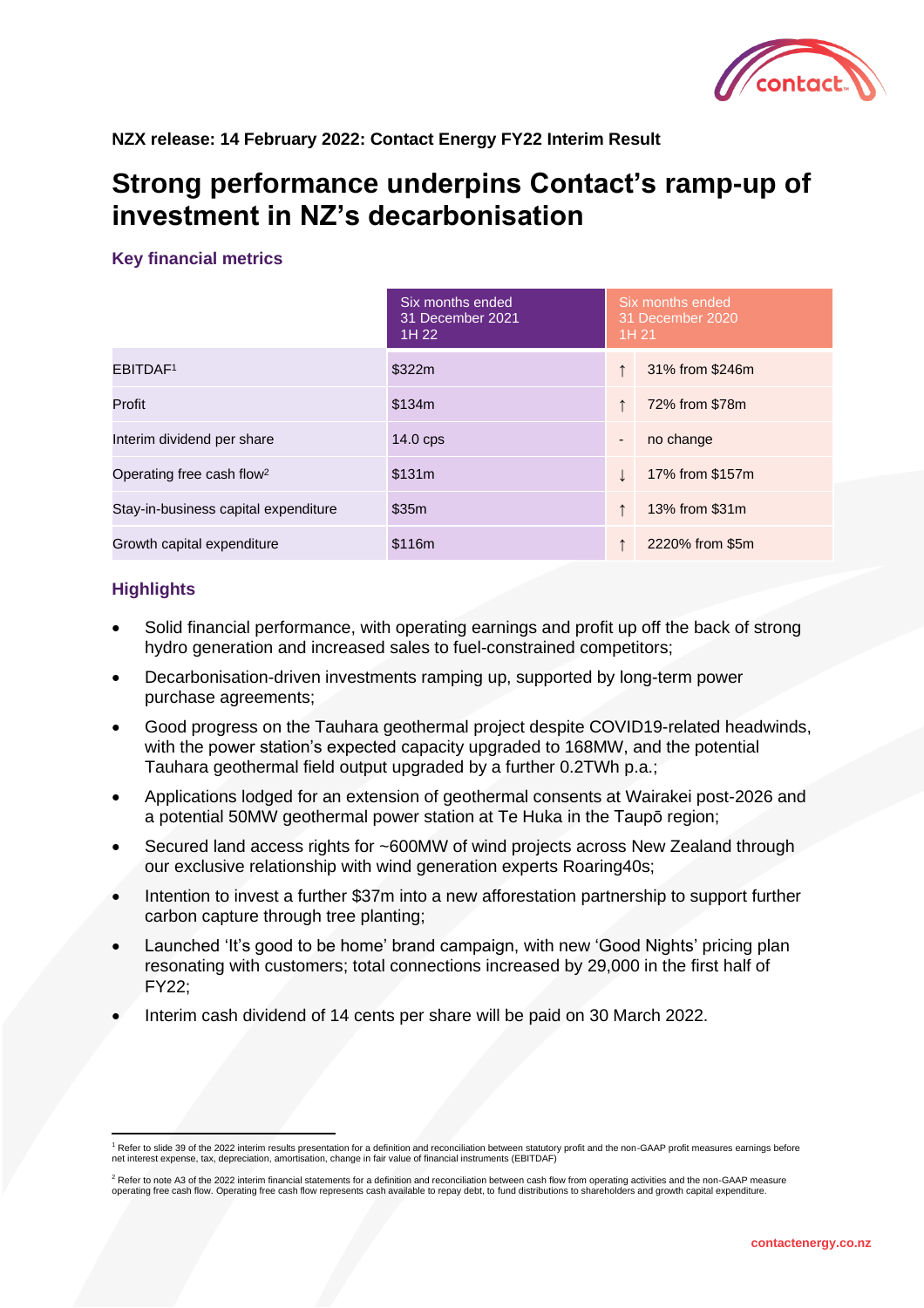

New Zealand renewable energy company Contact Energy ('Contact') released its interim financial results for the six months to 31 December 2021 today.

Contact CEO Mike Fuge said the company had delivered a "solid financial performance" in the first half of the FY22 financial year and was investing in line with its strategy to lead New Zealand's decarbonisation efforts.

#### **Financial performance**

Contact reported a statutory profit of \$134m, up 72 per cent (\$56m) on the same period last year. Operating earnings (EBITDAF) increased by \$76m to \$322m, up 31 per cent on the prior year. Operating free cash flow for the period decreased from \$157m to \$131m in the first six months of FY22, down 17 per cent year-on-year.

Mr Fuge said: "It's very pleasing to provide investors with a solid financial report card. We've seen double-digit growth in our operating earnings and profit off the back of a period of strong hydro generation.

"While operating free cash flow is lower year-on-year, this is a feature of our generation asset mix. When it rains, operating earnings increase as we don't have to run more expensive thermal generation, but cash flow is impacted as we store the gas we purchased for use in the future.

"We've also progressed a range of renewable energy projects across New Zealand and our retail business has continued to build market share in electricity and broadband."

The Board has approved an interim dividend of 14 cents per share and this will be imputed up to 10 cents per share for qualifying shareholders and paid on 30 March 2022.

#### **Demand**

In line with Contact's decarbonisation focus, Mr Fuge said there had been strong demand for renewable electricity from forward-thinking customers.

"We're delighted to have secured long-term power purchase agreements with Oji Fibre, Pan Pac, Genesis Energy and Foodstuffs. Long-term contracts underpin sustainable operations, support additional renewable generation development, and can also displace thermal generation. These agreements will reduce carbon emissions and help keep electricity prices down over the long-term."

The Southern Green Hydrogen project to investigate the world's first large-scale green hydrogen plant in Southland with Meridian Energy is also progressing well. Potential development partners have been shortlisted and are engaged in a formal 'request for proposal' process.

Rio Tinto has recently indicated a desire to continue operating its unique low carbon smelter at Tiwai Point beyond 2024, when the current electricity supply contract concludes.

"It's early days, but we are encouraged that the smelter's owner recognises it needs to play a larger role to help manage dry year security of supply in New Zealand's electricity system," Mr Fuge said. "In turn, this will lower system carbon emissions and enable the development of more renewable generation, which is positive for New Zealand."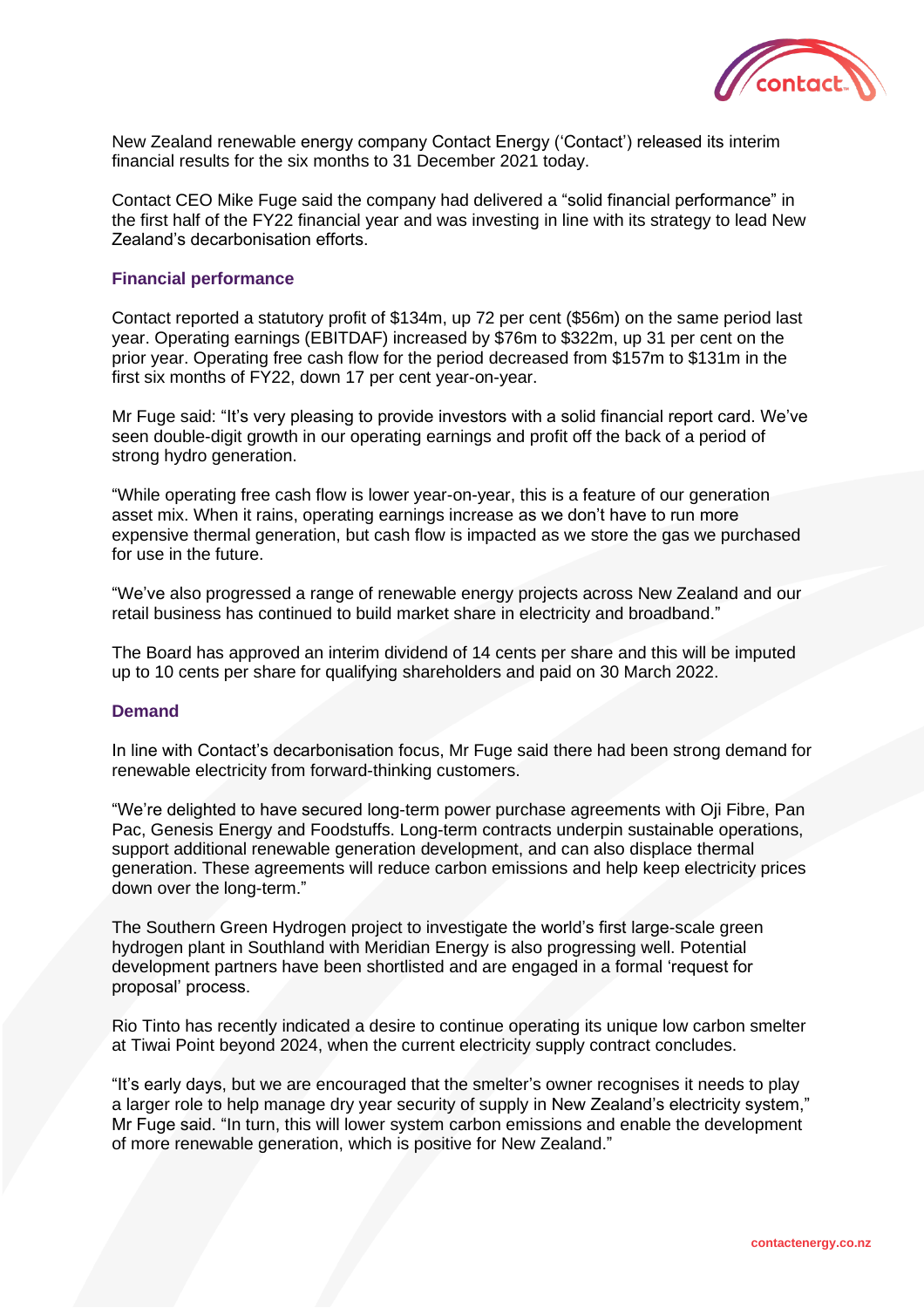

#### **Renewable development**

On the renewable development front, the Tauhara power station's expected capacity has recently been upgraded from 152MW to 168MW. It is now expected to be completed in the second half of 2023, with an increase in the estimated costs of the project.

"We have encountered some COVID19-related headwinds, but overall the project remains on track. It will be a world-class renewable development that will be a foundation for New Zealand's increased renewable electricity needs over the next decade," Mr Fuge said.

Consent applications have also been lodged with the Waikato Regional Council for an extension of the geothermal consents at Wairakei post-2026, and land use consents have been lodged for a new 50MW geothermal power station development at Te Huka, near Taupō.

Contact has also secured land access rights to build up to 600MW of wind projects across New Zealand, via its exclusive relationship with wind generation experts Roaring40s. And separately, an investigation is under way into the economics of a 100MW battery energy storage system investment.

#### **Retail**

Mr Fuge said there were encouraging results from Contact's retail business over the first half of the FY22 year. "We've seen total connections increase by 29,000 across electricity and broadband. A new time-of-use plan, 'Good Nights', was launched and has proven very popular with customers who are keen to have three hours of free power every night from 9pm."

A new brand campaign launched in January, focused on the idea that 'home is the best place in the world', provides Contact with a platform to grow its commitments to the community, environment, and people.

#### **Outlook**

Looking ahead, Mr Fuge said Contact was committed to leading the decarbonisation of New Zealand. "We are excited about the critical role that Contact's renewable electricity generation is set to play in the decarbonisation of the New Zealand economy over the next decade."

**-ends-**

#### **MORE INFORMATION**

#### **1/ Enquiries**

Investors Matt Forbes, [matthew.forbes@contactenergy.co.nz,](file:///C:/Users/CDG/AppData/Local/Microsoft/Windows/INetCache/Content.Outlook/UZ8A03KW/matthew.forbes@contactenergy.co.nz) +64 21 072 8578

Media

Leah Chamberlin-Gunn, [leah.chamberlin-gunn@contactenergy.co.nz,](mailto:leah.chamberlin-gunn@contactenergy.co.nz) Ph +64 21 2277991

## **2/ Conference call**

A conference call to support the interim results announcement will be held at 10am, NZ time on 14 February 2022.